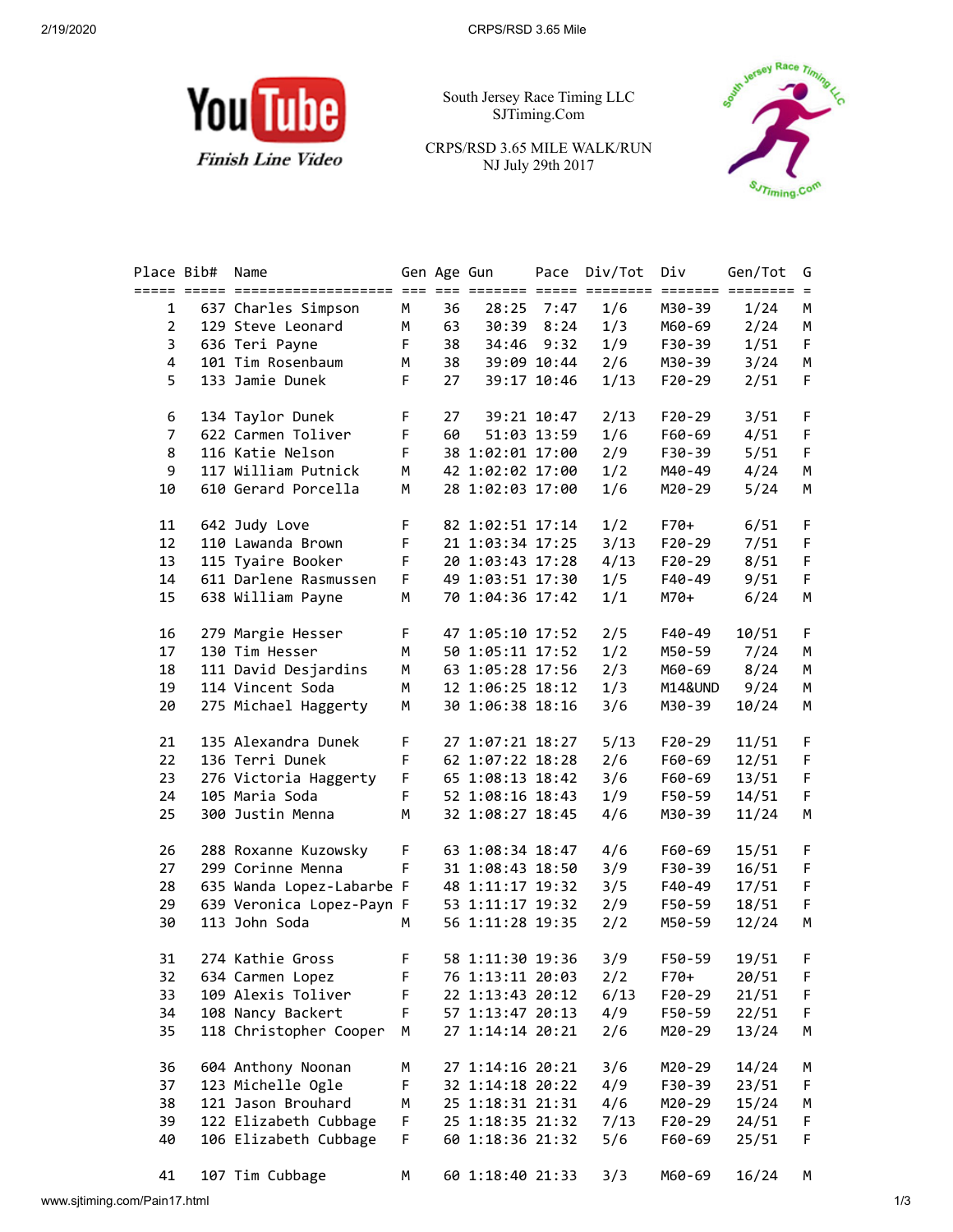2/19/2020 CRPS/RSD 3.65 Mile

| 42 | 272 Paul Evangelista  | М | ?? 1:23:40 22:56 | NO AGE           | 17/24<br>M  |  |
|----|-----------------------|---|------------------|------------------|-------------|--|
| 43 | 271 Jamie Evangelista | F | 26 1:24:04 23:02 | $F20-29$<br>8/13 | 26/51<br>F  |  |
| 44 | 624 William Vance Ii  | М | 23 1:24:04 23:02 | 5/6<br>M20-29    | 18/24<br>M  |  |
| 45 | 625 Tara Verry        | F | 24 1:24:06 23:03 | 9/13<br>$F20-29$ | 27/51<br>F  |  |
|    |                       |   |                  |                  |             |  |
| 46 | 623 Eric Vance        | М | 45 1:24:08 23:03 | 2/2<br>M40-49    | 19/24<br>M  |  |
| 47 | 270 Debi Evangelista  | F | ?? 1:24:10 23:04 | NO AGE           | 28/51<br>-F |  |
| 48 | 630 Elaine Wurtenberg | F | 54 1:29:16 24:28 | F50-59<br>5/9    | 29/51<br>-F |  |
| 49 | 254 Carolyn Barker    | F | 51 1:29:16 24:28 | 6/9<br>F50-59    | 30/51<br>F  |  |
| 50 | 128 Linda Vogelman    | F | 53 1:29:16 24:28 | 7/9<br>F50-59    | 31/51<br>F  |  |
|    |                       |   |                  |                  |             |  |



| Place Bib# | Name                      |                | Gen Age Gun |                    | Pace | Div/Tot | Div                | Gen/Tot                   | G           |
|------------|---------------------------|----------------|-------------|--------------------|------|---------|--------------------|---------------------------|-------------|
|            |                           |                |             |                    |      |         |                    | $=$ ======= $=$ ========= |             |
| 51         | 613 Kim Ruberton          | F <sub>1</sub> |             | 32 1:29:20 24:29   |      | 5/9     | F30-39             | 32/51                     | F           |
| 52         | 268 Donna Ennis           | F <sub>1</sub> |             | 61 1:29:22 24:29   |      | 6/6     | F60-69             | 33/51                     | $\mathsf F$ |
| 53         | 627 Jennifer Welsh Bedn F |                |             | 41 1:29:23 24:30   |      | 4/5     | F40-49             | 34/51                     | F           |
| 54         | 126 Agnes Schotz          |                |             | F 06 1:29:23 24:30 |      | 1/6     | F14&UND            | 35/51                     | $\mathsf F$ |
| 55         | 125 Julia Ennis           | F.             |             | 10 1:29:23 24:30   |      | 2/6     | F14&UND            | 36/51                     | F           |
| 56         | 120 Killian Berry         | М              |             | 06 1:29:37 24:34   |      | 2/3     | <b>M14&amp;UND</b> | 20/24                     | M           |
| 57         | 614 Matt Ruberton         | M              |             | 34 1:29:38 24:34   |      | 5/6     | M30-39             | 21/24                     | М           |
| 58         | 119 Cassidy Berry         | F.             |             | 03 1:30:31 24:48   |      | 3/6     | F14&UND            | 37/51                     | F           |
| 59         | 255 Temerity Berry        | $\mathsf F$    |             | 37 1:33:15 25:33   |      | 6/9     | F30-39             | 38/51                     | F           |
| 60         | 253 Chandi Ankrum         | F              |             | 43 1:33:16 25:34   |      | 5/5     | F40-49             | 39/51                     | F           |
| 61         | 127 David Ennis           | M              |             | 35 1:33:17 25:34   |      | 6/6     | M30-39             | 22/24                     | M           |
| 62         | 269 Linda Ennis           | F              |             | 35 1:33:25 25:36   |      | 7/9     | F30-39             | 40/51                     | F           |
| 63         | 620 Ra'elle Thompson      | $\mathsf F$    |             | 11 1:35:01 26:02   |      | 4/6     | F14&UND            | 41/51                     | F           |
| 64         | 602 Jecilia Morales       | $\mathsf F$    |             | 10 1:35:01 26:02   |      | 5/6     | <b>F14&amp;UND</b> | 42/51                     | F           |
| 65         | 265 Kathleen Diedel       | F              |             | 50 1:35:12 26:05   |      | 8/9     | F50-59             | 43/51                     | F           |
| 66         | 266 Stephanie Diedel      | F.             |             | 22 1:35:20 26:07   |      | 10/13   | F20-29             | 44/51                     | F           |
| 67         | 285 Gabrielle Jones       | $\mathsf F$    |             | 26 1:35:20 26:07   |      | 11/13   | F20-29             | 45/51                     | $\mathsf F$ |
| 68         | 112 Stephanie King        | F              |             | 32 1:36:09 26:21   |      | 8/9     | F30-39             | 46/51                     | F           |
| 69         | 262 Lauren Copertino      | $\mathsf F$    |             | 30 1:36:09 26:21   |      | 9/9     | F30-39             | 47/51                     | $\mathsf F$ |
| 70         | 287 Joanne Kline          | F              |             | 50 1:36:10 26:21   |      | 9/9     | F50-59             | 48/51                     | F           |
| 71         | 289 Brittni Ley           | F.             |             | 26 1:36:10 26:21   |      | 12/13   | $F20-29$           | 49/51                     | F           |
| 72         | 273 Joshua Franklin       | M              |             | 26 1:36:10 26:21   |      | 6/6     | M20-29             | 23/24                     | M           |
| 73         | 290 Norah Ley             | F              |             | 7 1:36:10 26:21    |      | 6/6     | <b>F14&amp;UND</b> | 50/51                     | F           |
| 74         | 603 Julian Morales        | M              |             | 8 1:36:14 26:22    |      | 3/3     | M14&UND            | 24/24                     | M           |
| 75         | 601 Felicia Morales       | F.             |             | 28 1:36:21 26:24   |      | 13/13   | $F20-29$           | 51/51                     | F           |



OVERALL WINNERS - 5K

## TOP MALE FINISHERS

|   | Place Bib# Name |                       |     | Ag City       |     | St Gun     |
|---|-----------------|-----------------------|-----|---------------|-----|------------|
|   |                 |                       |     |               |     |            |
|   |                 | 1 637 Charles Simpson | 36. |               |     | 28:25      |
|   |                 | 2 129 Steve Leonard   |     | 63 MT LAUREL  | NJ. | 30:39      |
| 3 |                 | 101 Tim Rosenbaum     |     | 38 PHILA      | PΔ  | 39:09      |
| 4 |                 | 117 William Putnick   |     | 42 HAINESPORT |     | NJ 1:02:02 |